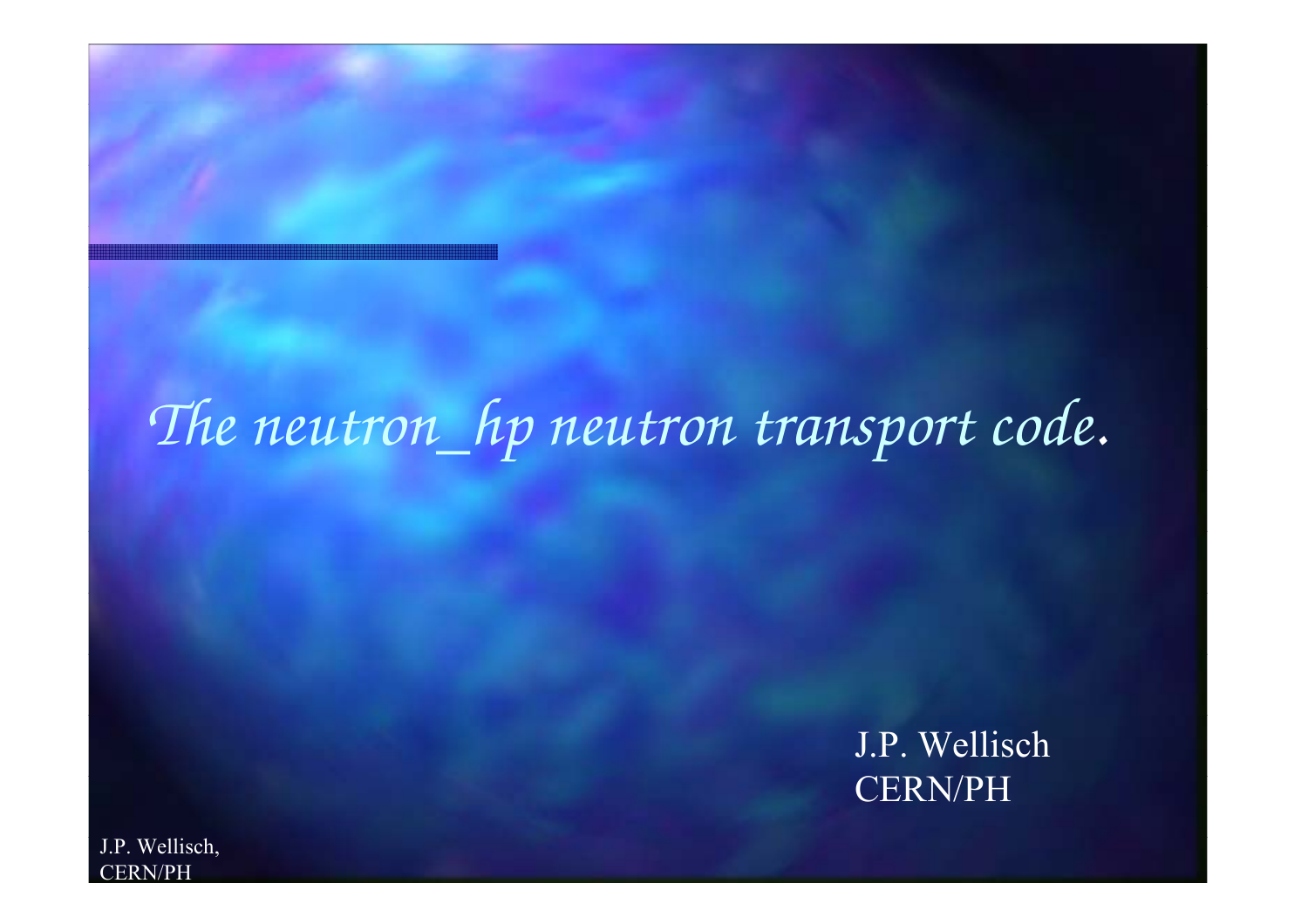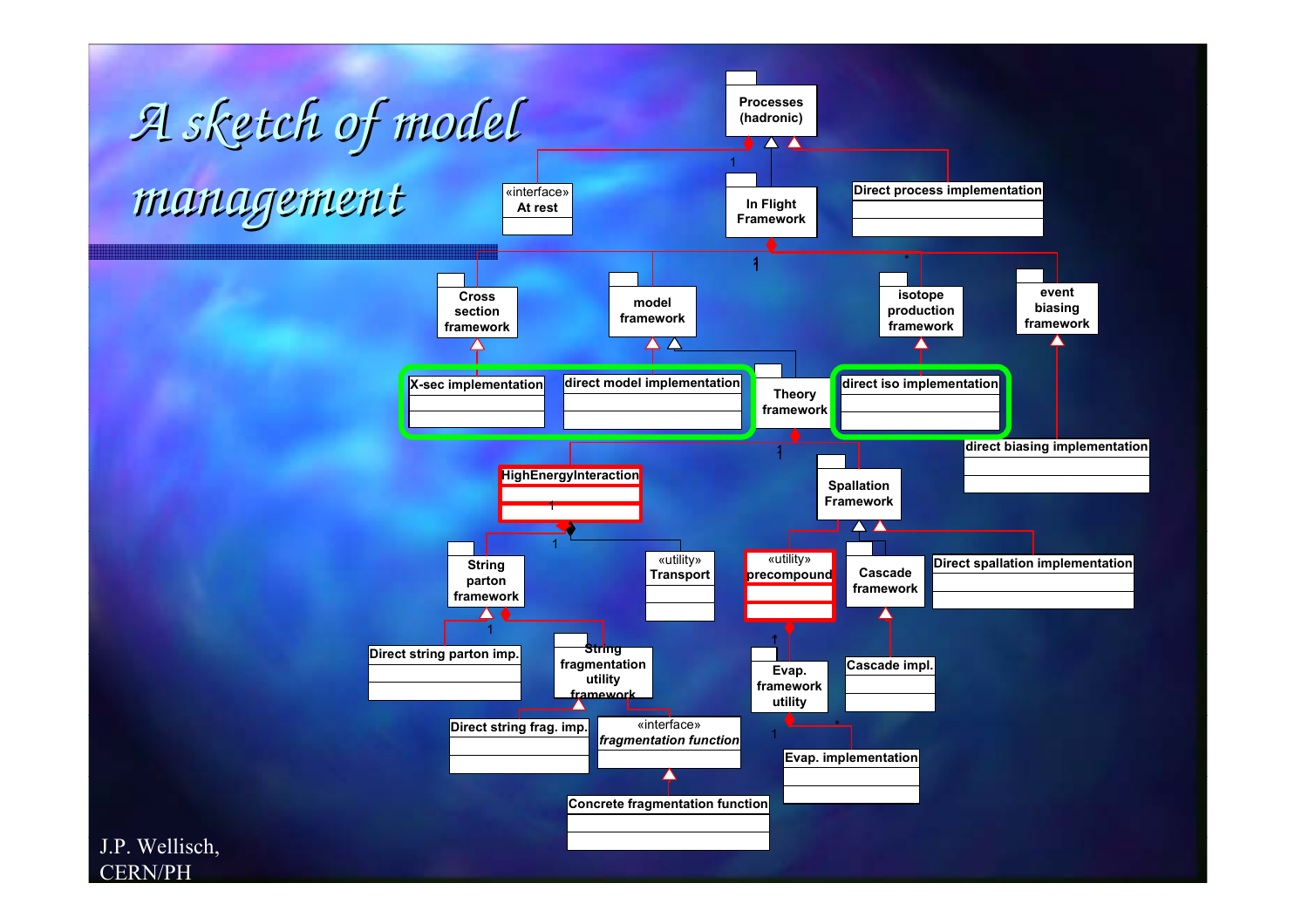#### Models for neutron interaction and thermalization.

- **Neutron** hp sampling codes for ENDF/B-VI derived data formats are completely generic.
- $\Box$  Simulate the cross-sections and interactions of neutrons with kinetic energies below 20 MeV down to thermal energies.
- The upper limit is set only by the evaluated data libraries the code is based on.
- I consider elastic scattering, fission, capture and inelastic scattering as separate models

Wellisch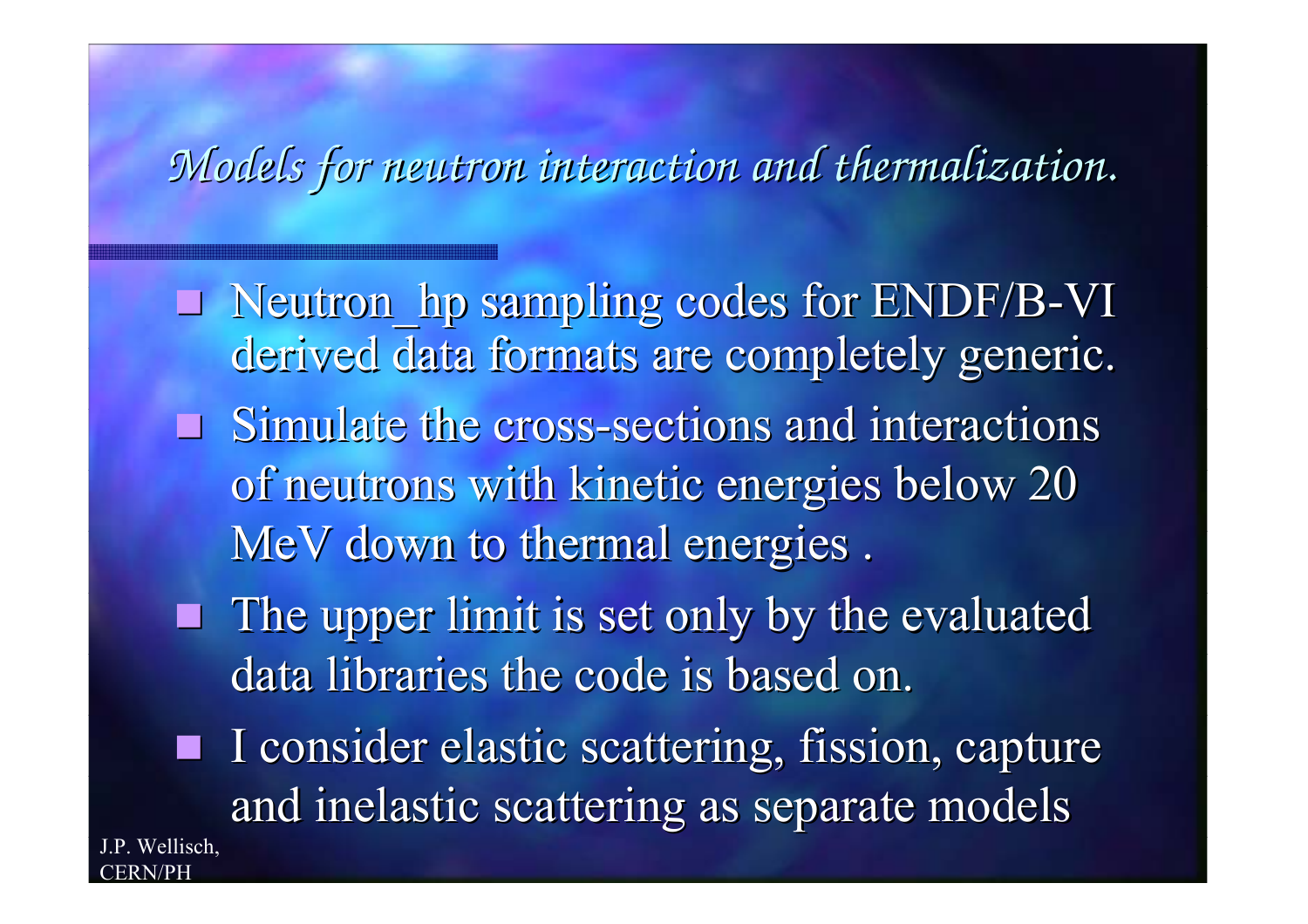#### *The neutron \_ hp transport models*

**u** neutron\_hp models and cross-sections:  $\blacksquare$  Uses the unix file-system to ensure granular and transparent access/usage of data sets.  $\square$  More than  $10^{\wedge}11$  events run.  $\blacksquare$  Uses point-wise cross-sections  $\rightarrow$  no artifacts due to multi-group structure.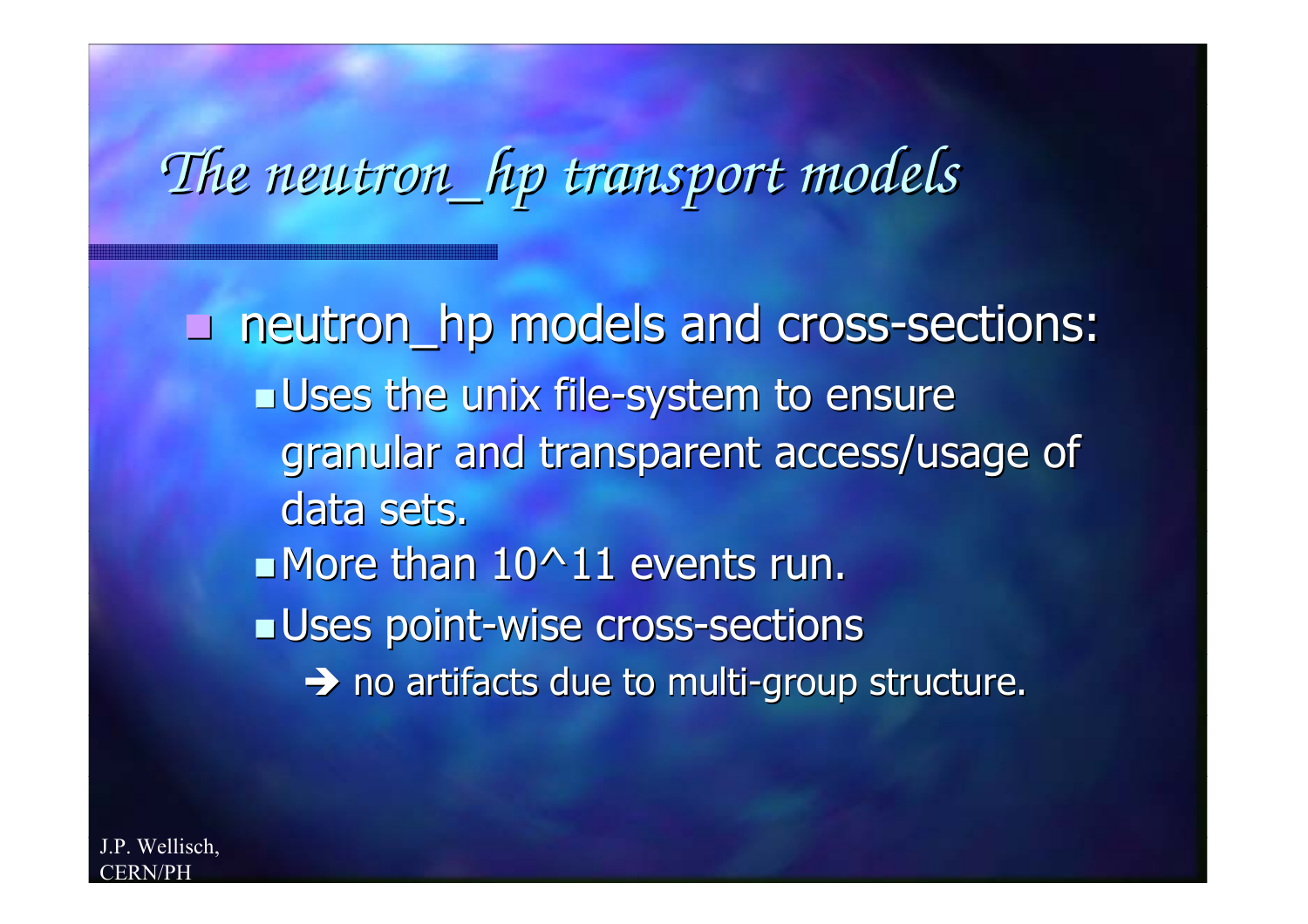Low energy neutron data: G49\DL0.2, 3.7

Are granular selections of data from (alphabetic)  $\Box$  $\blacksquare$  Brond 2.1  $\blacksquare$  CENDL 2.2  $EFF-3$  $\blacksquare$  ENDF/B (VI.0, VI.1, VI.5) **ENSDF**  $\blacksquare$  FENDL/E2.0  $JEF$  2.2 **IFNDL** (3.1, 3.2, FF; 3.3 currently under study)  $\blacksquare$  MENDL-2(P)

■ Large parts of the initial  $(0.2)$  selection is guided by the FENDL-2

G4NDL0.2 for non-thermal application

J.P. Wellisch,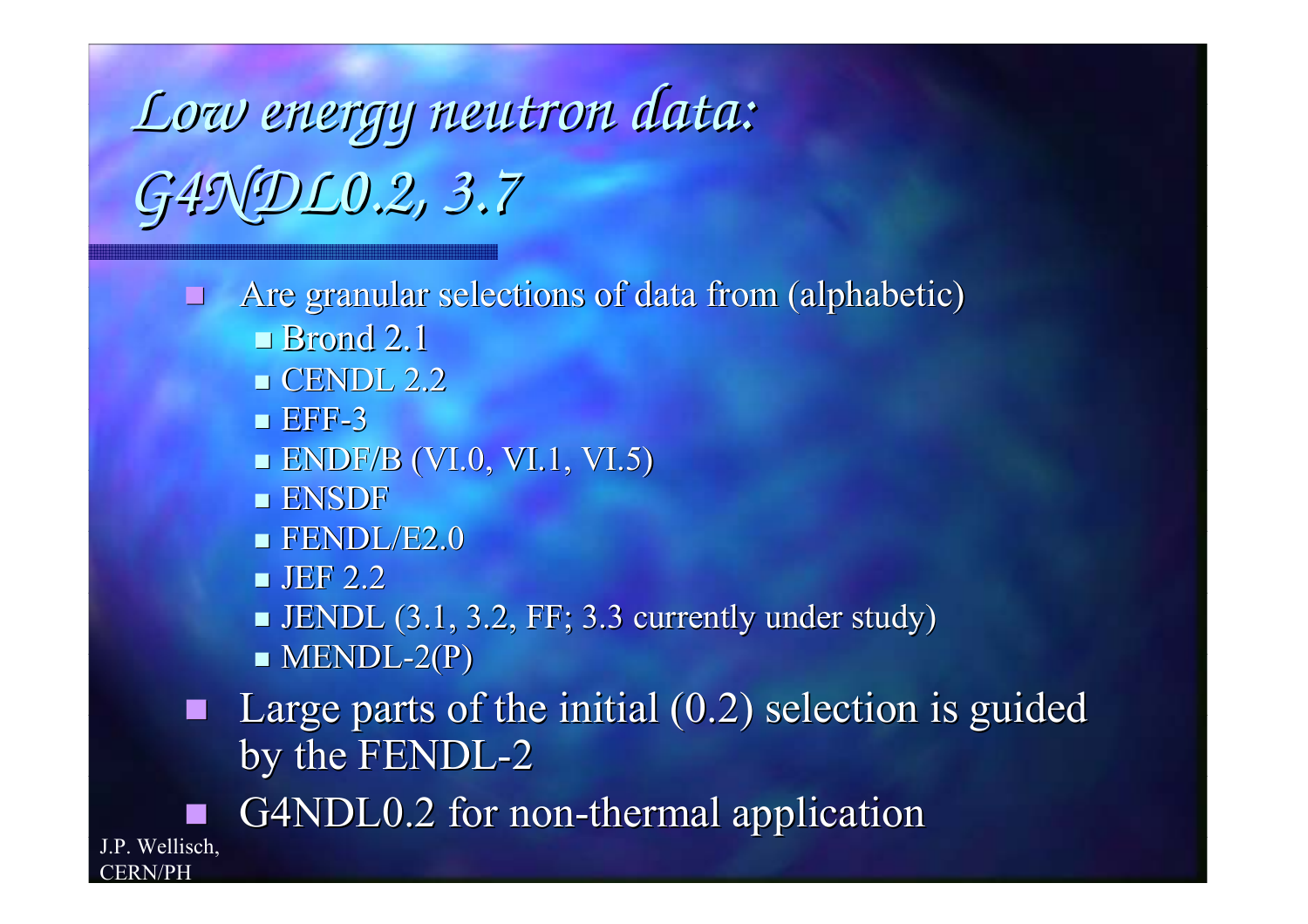*Example of data driven modeling: neutron capture, and isotope production*isotopes produced by neutrons on 28Si [bam]  $A\angle 28$ MG25 ន្ទ<br>ធ្នូ<br>ច  $0.4$ Į enteez<br>Essoo  $0.3$  $0.1$  $0.2$ 3000  $0.05$  $0,1$ 2500  $\mathfrak{O}$  $\alpha$  $\overline{25}$ 50 75 50 75 100 o 25 100  $\circ$ 2000 E, INeVI E, IMeVI  $\sigma_{\rm star}$  [barn]  $\sigma_{\rm heat}$  (born)<br> $\sim$ 1500  $A L 27$ MG24 0.8 1600  $0.5$  $0.15$ 500  $0.4$  $0.1$  $\mathbf 0$  $0.3$  $\overline{O}$  $0.1$  $0.2$  $0.4$  $q_{\text{-S}}$  $0.5$  $0.7$  $0.B$  $0.9$  $0,2$  $E_{\rm{th}}$ DMeVI  $0.05$ entesz<br>strász<br>soo  $\sigma$  $\Omega$  $\circ$ 25 50 75 100  $\circ$ 25 50 75 100 E, INeVI E. IMeVI 700 ]<br>폴0,02 MG27 **SI27**  $\bar{2}_{0.06}$ 600 ្ត្រី ទី<br>- 0.015 500  $0.04$ 400  $0.01$ a<br>"Waliozaliwa  $0.02$ 300 0.005 200  $\Omega$  $\Omega$ 50 100  $\circ$ 25 75  $\circ$ 25 50 75 100 100 E, IMeV) E. IMeVI o 1.5  $\boldsymbol{2}$ 2.5 3.  $3.5$  $\ddot{\phantom{1}}$ 4.5 E. Dievi Figure 48: Isotope production cross-sections for neutron induced production of important isotopes as simulated J.r. weniscn, using the isotope-production code in GEANT4. Large points are simulation results, small points are evaluated data **ERN/PH** from the MENDL2 data library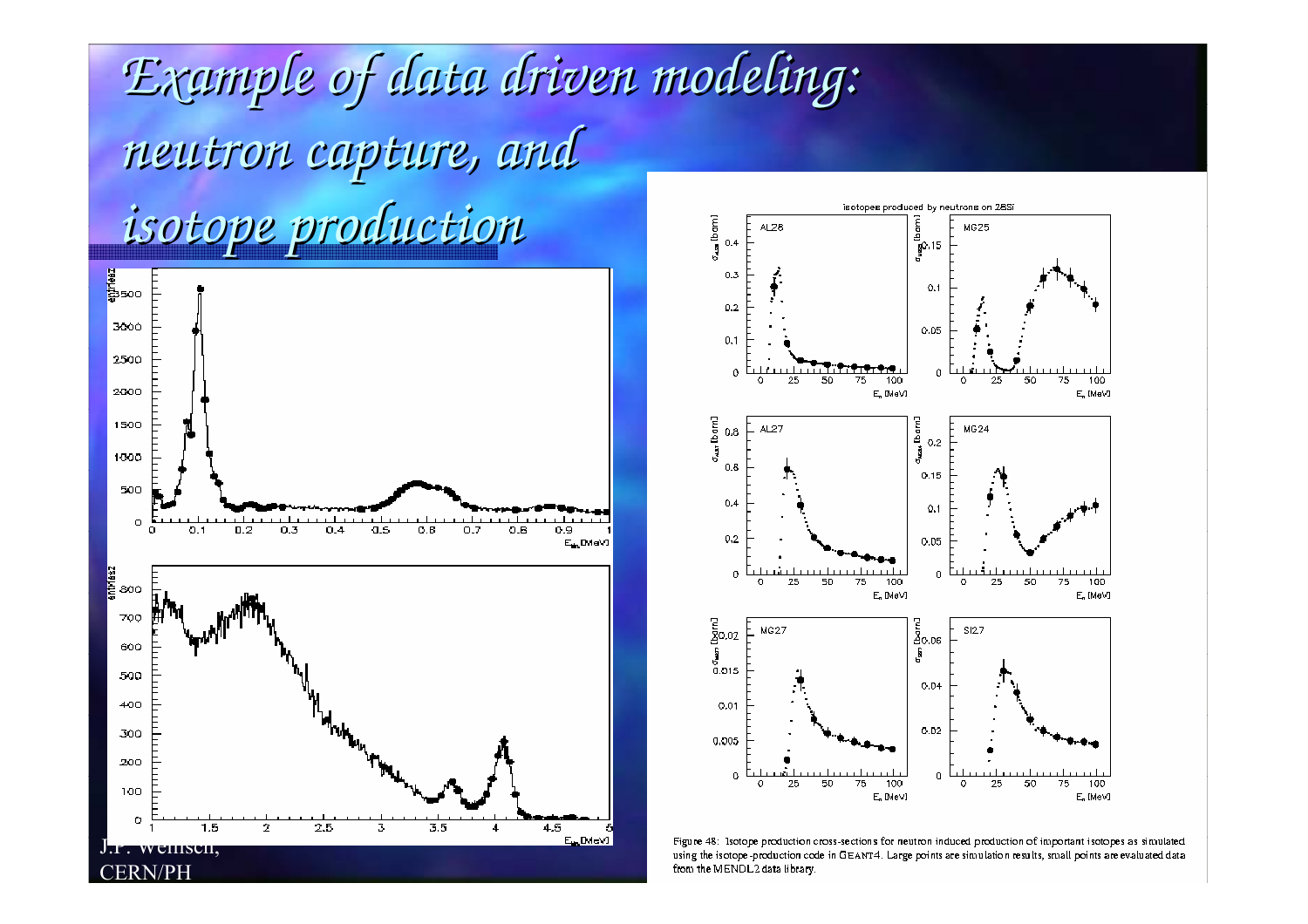Doppler broadening

#### Does exact doppler broadening on the fly, based on OK data

- > No pre-formatting of data to fixed temperatures, and easy simulation of set-ups with mixed temperatures.
- $\rightarrow$  Adds the doppler bias to the nuclear momentum distribution
- Point one is to the best of my knowledge not possible with any other transport code.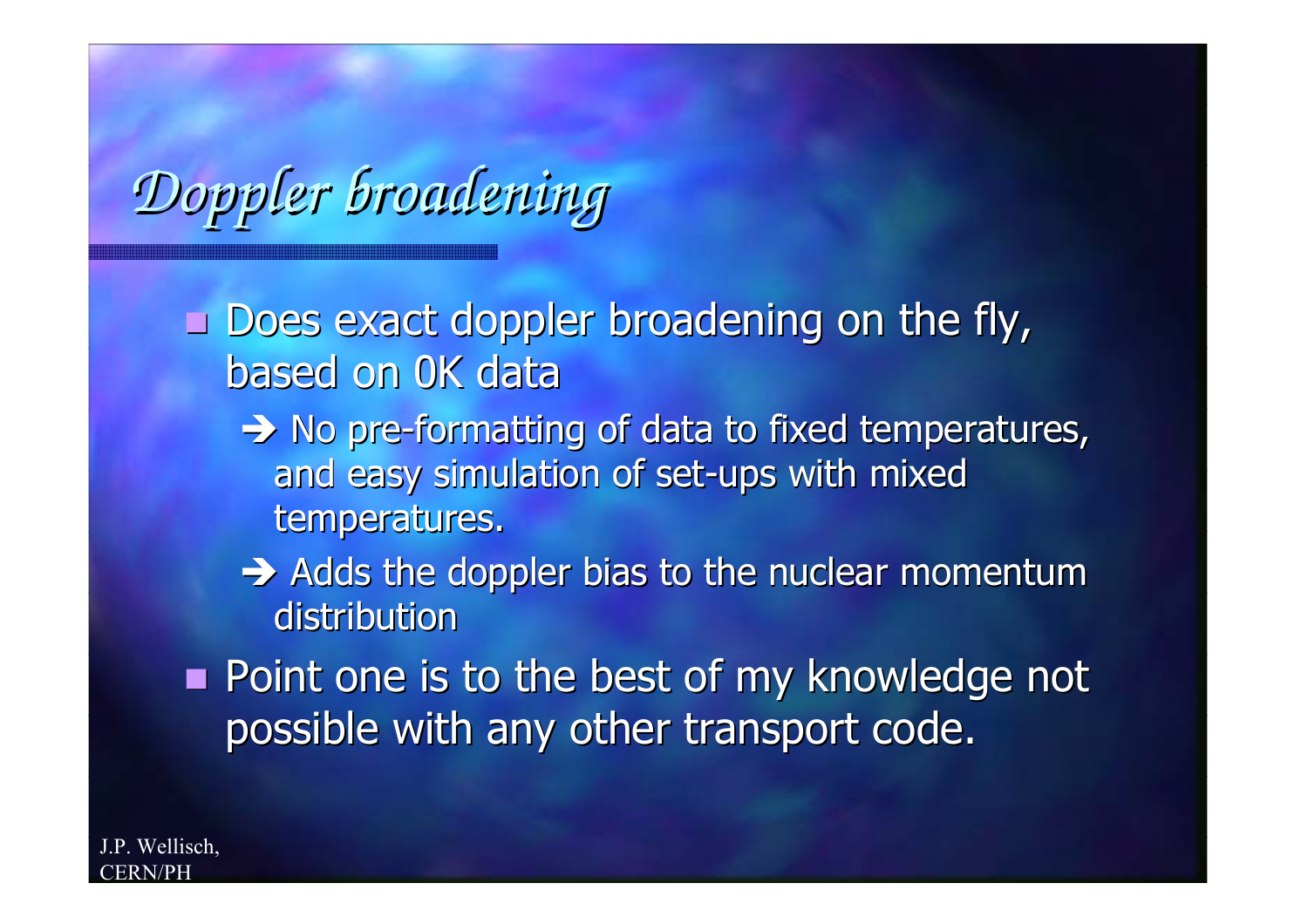*Doppler broadening*

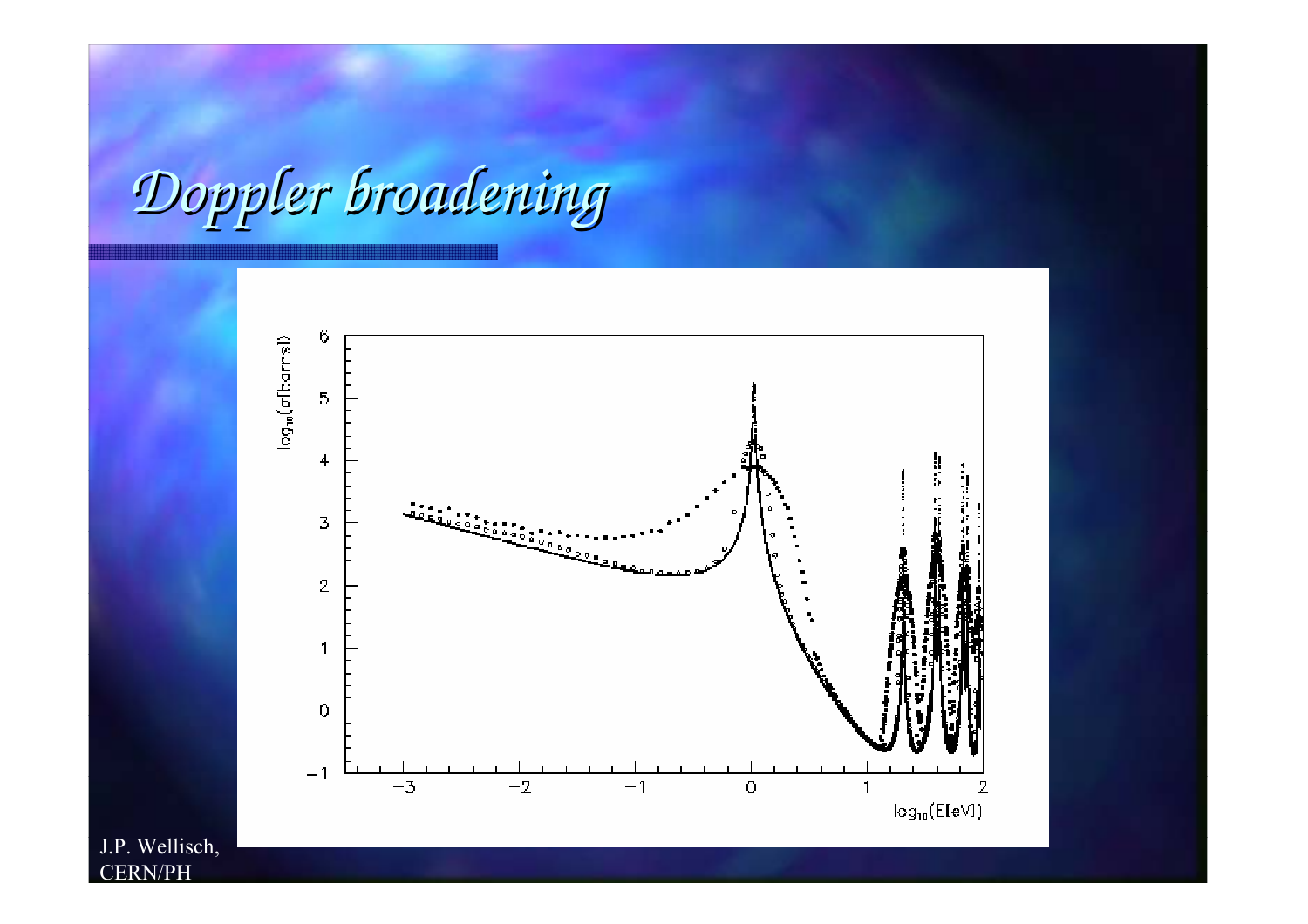## *The doppler bias illustrated for Carbon*

ូត<br>ក្ដាសល 1400  $\overline{1}$ 1200 1000 as seen by 1.0E-5eV neutrons 800 thermal<sup>3</sup> 600 400 200  $_{\rm U}^{\rm O}$  $U, \hat{U} \cap \hat{I}^{n-1}$  $0.02^{\circ}$   $^{\circ}$  $\mathrm{U} \mathrm{C} \mathrm{O} \mathrm{V} \mathrm{C} \mathrm{V}$  $0.03^{\circ}$  " U.04<sup>2.4</sup> U.05°F ംഗം^ ⊽.0്്  $p_{\text{nuc}}$ [MeV]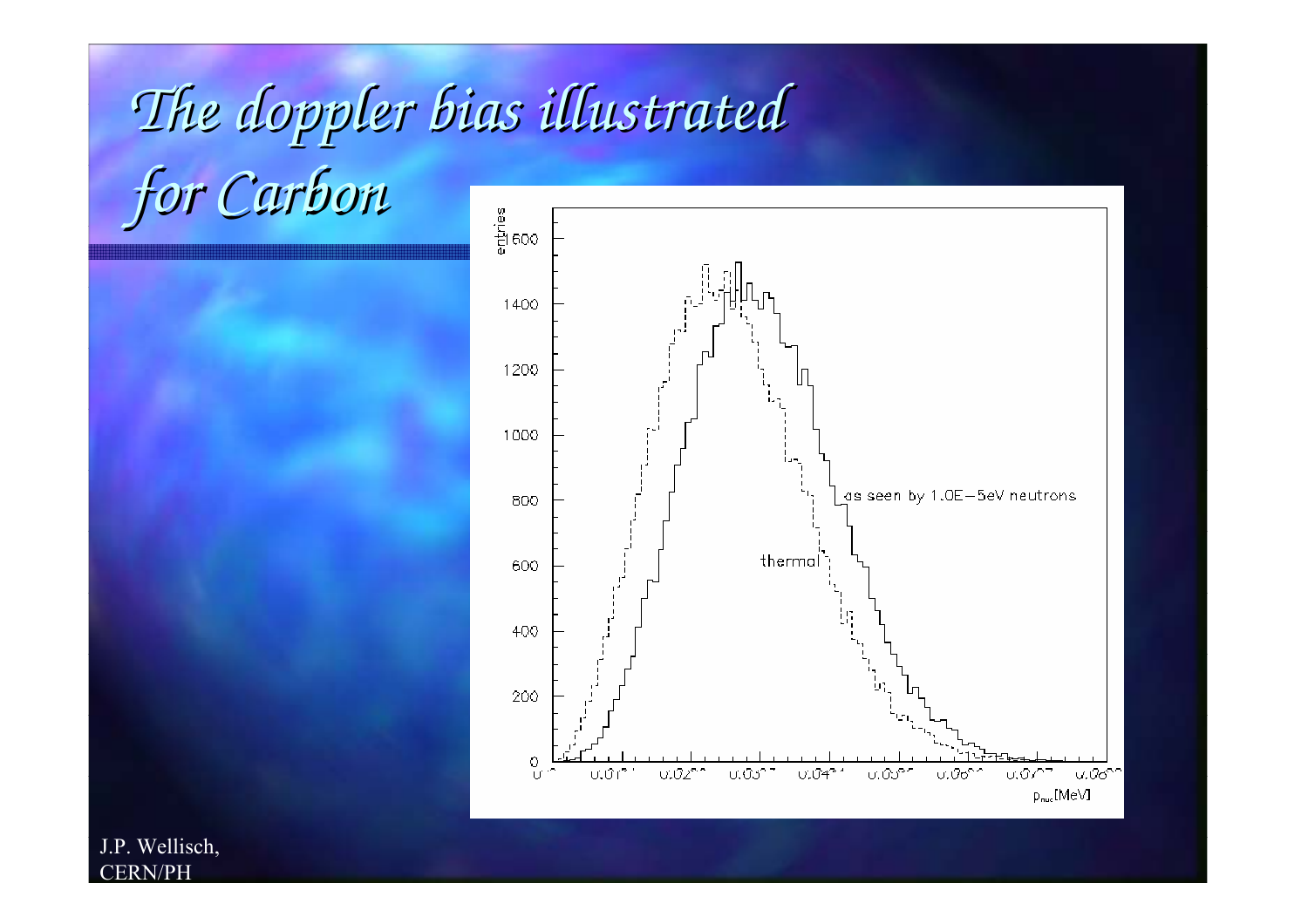#### Elastic scattering

Two representations of the differential cross section are supported

• Tabulation as a function of the cosine of the scattering angle and incident neutron energy

 $\frac{d\sigma}{d\Omega} = \frac{d\sigma}{d\Omega}(\cos\theta, E_n)$ 

**Expansion** Legendre polynomial expansion

$$
\frac{2\pi}{\sigma(E)}\frac{\mathrm{d}\sigma}{\mathrm{d}\Omega}(\cos\theta, E_n) = \sum_{l=0}^{n_l} \frac{2l+1}{2} a_l(E) P_l(\cos(\theta))
$$

Wellisch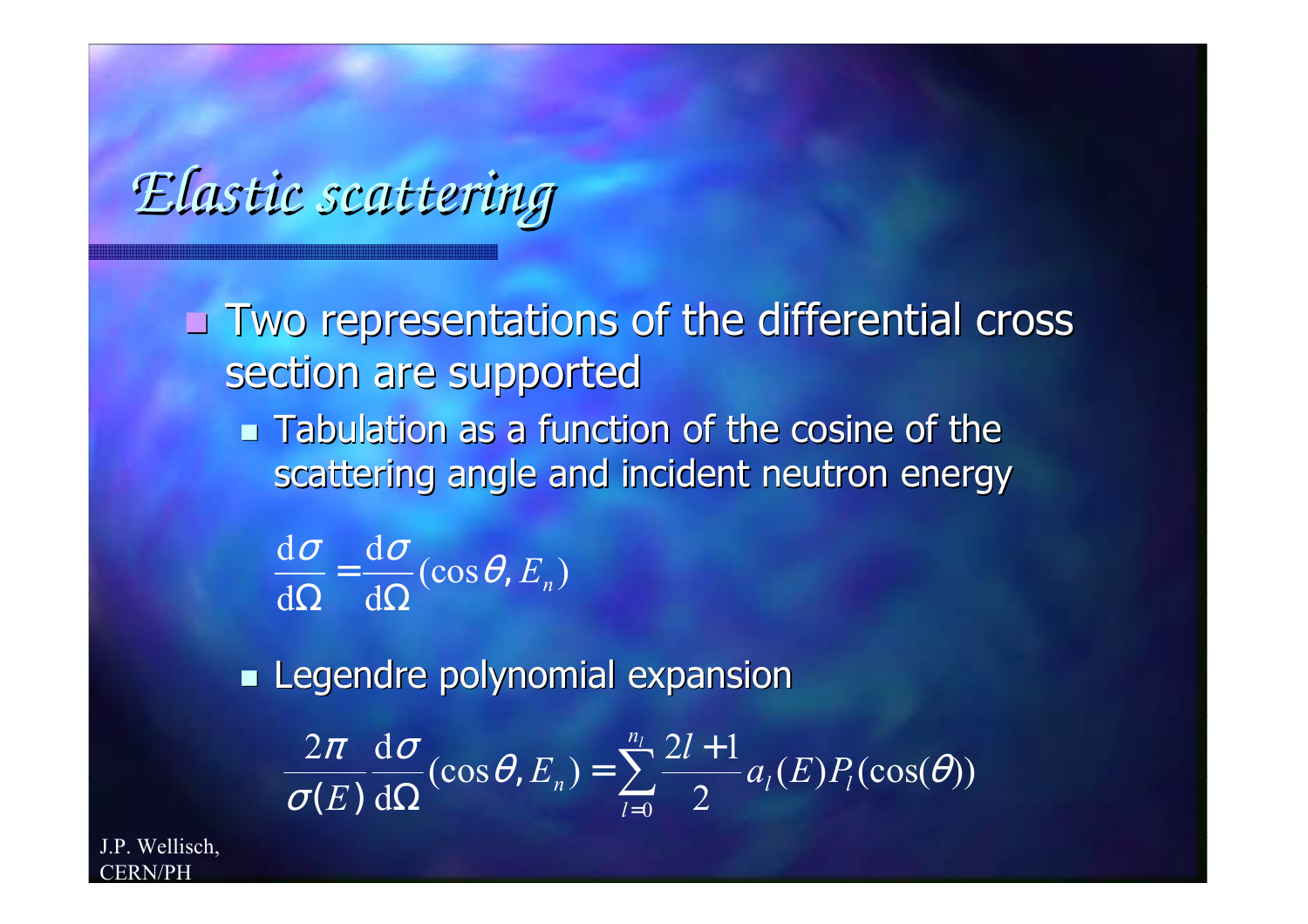## *Elastic scattering*

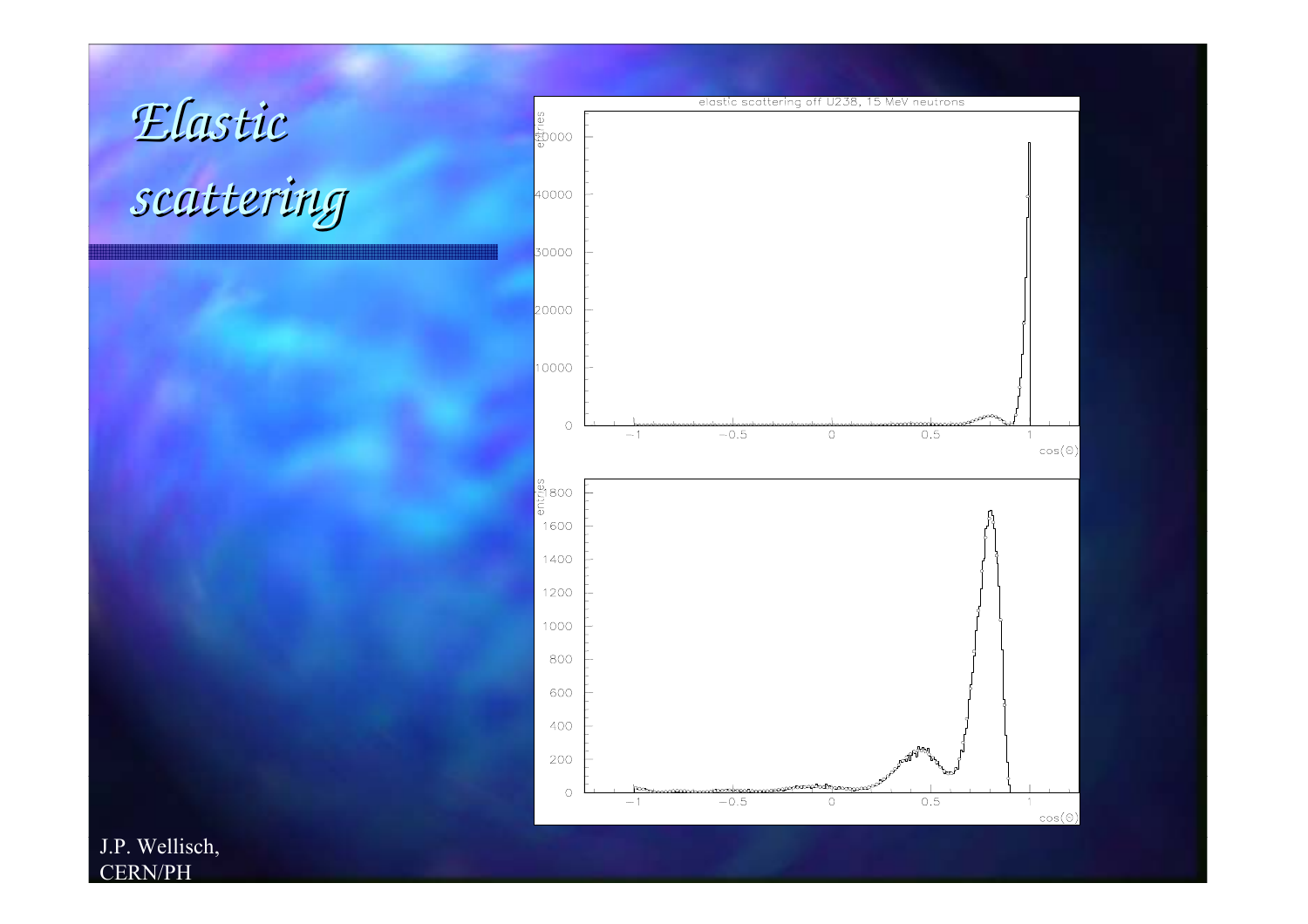#### Radiative Capture

**Described using Photon multiplicities or photon production** cross sections. **Discrete and continuous contributions to** the photon energy spectrum. **Photon angular distributions.**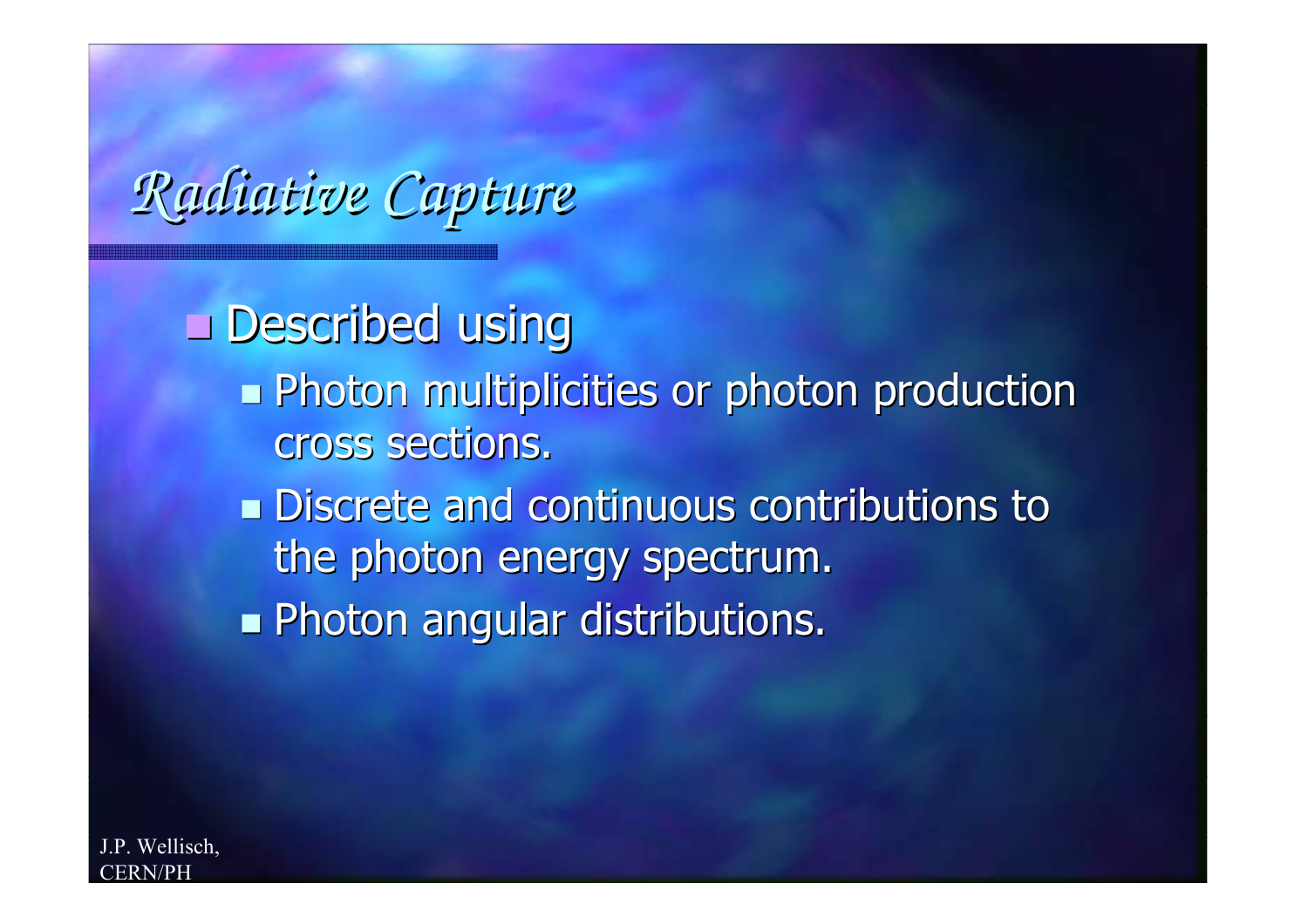## Radiative Capture (2)

**Nultiplicity representations** Full transition probability array. • Or tabulation of the multiplicity for each discrete line and a continuum contribution

> For the continuum contribution, we write the normalized emission probability as:

 $f(E \rightarrow E') = \sum p_i(E)g_i(E \rightarrow E')$ 

Cross section representations **Tabulation only.** 

P. Wellisch.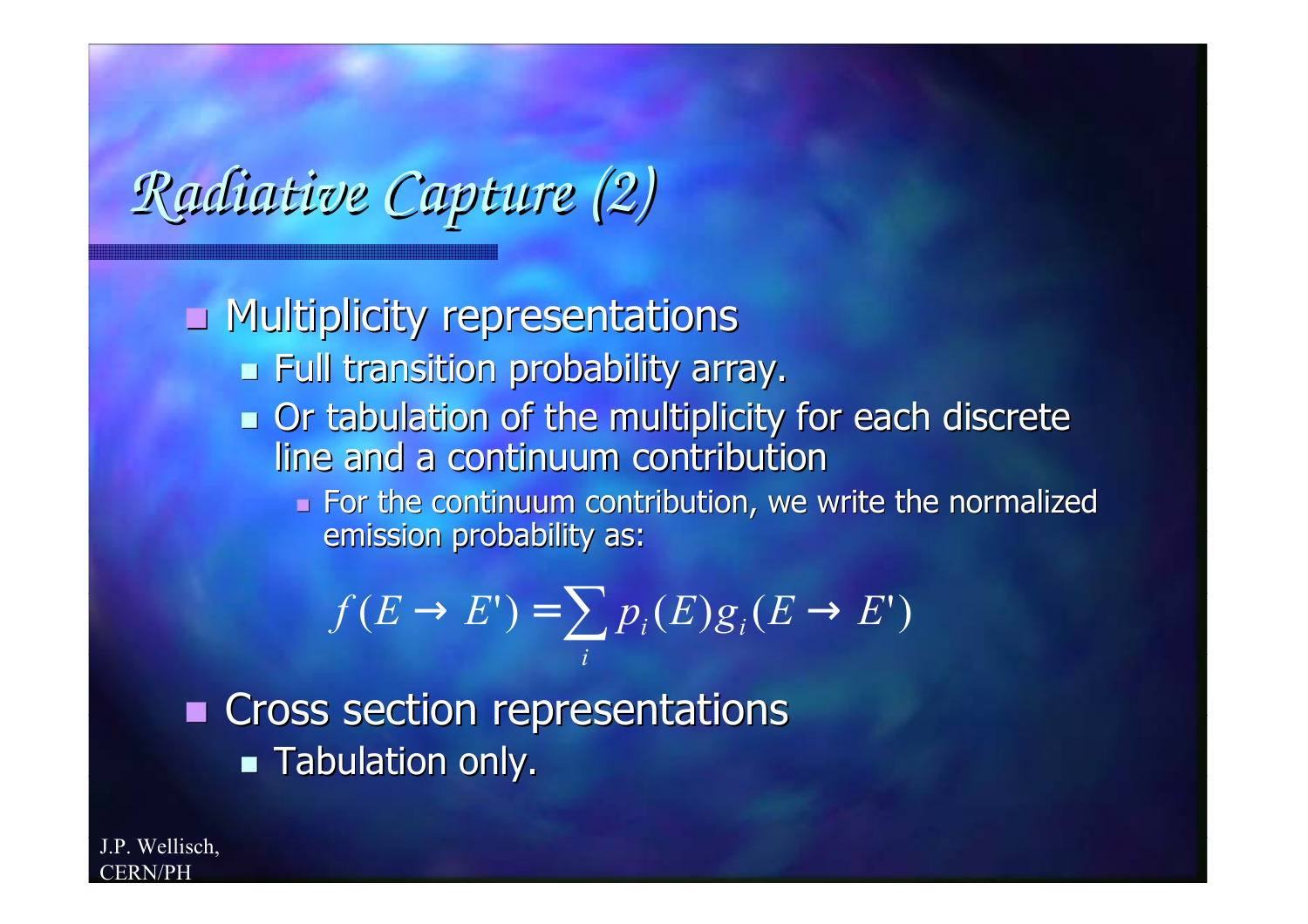#### *Low energy neutron capture*

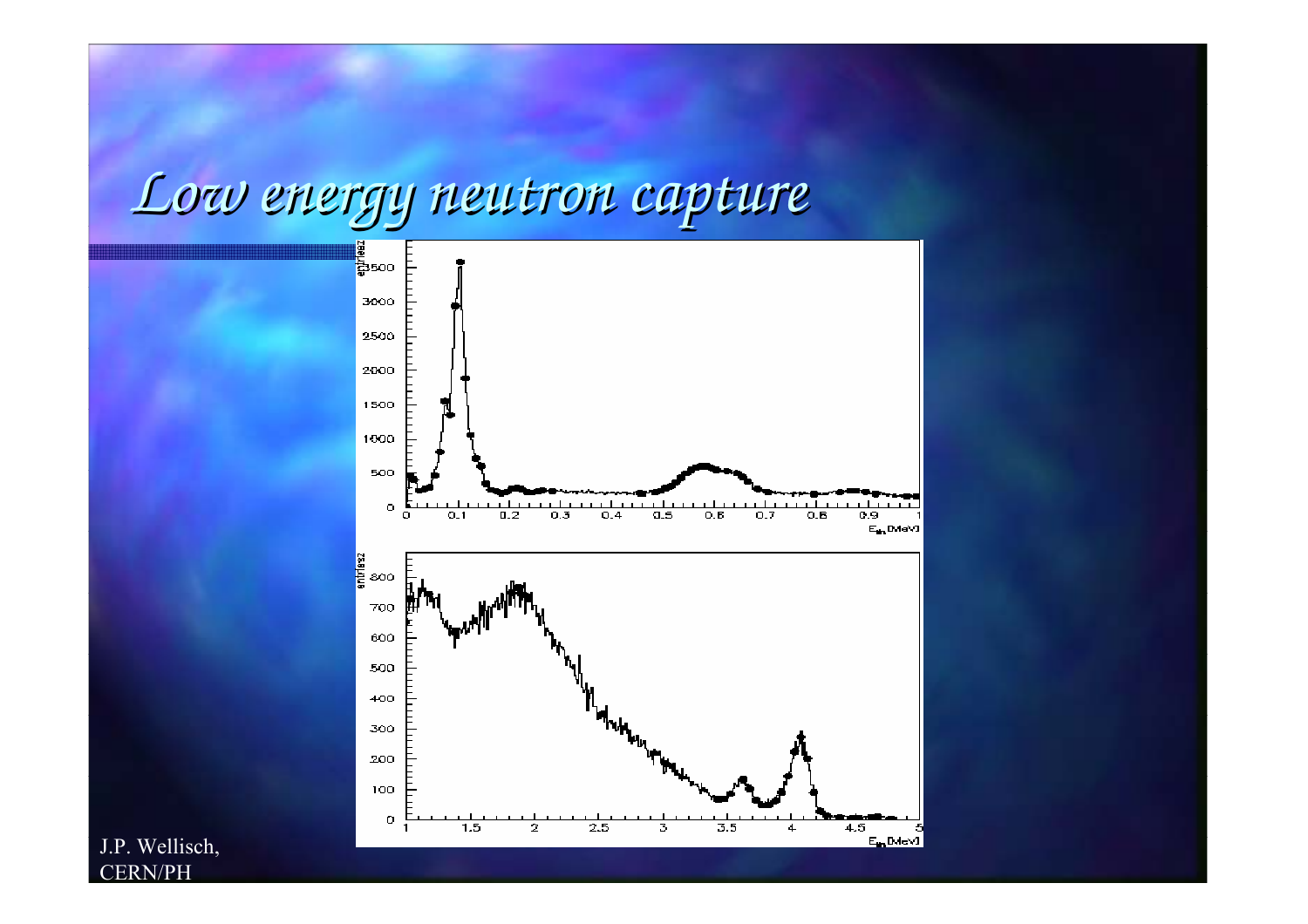Fission

I include first, second, third, and fourth chance fission. Neutron yields are tabulated as a function of incident and outgoing neutron energies Angular distributions are either tabulated, or represented as a Legendre polynomial expansion.

> **If angular distributions are missing, isotropic** distributions are assumed.

Wellisch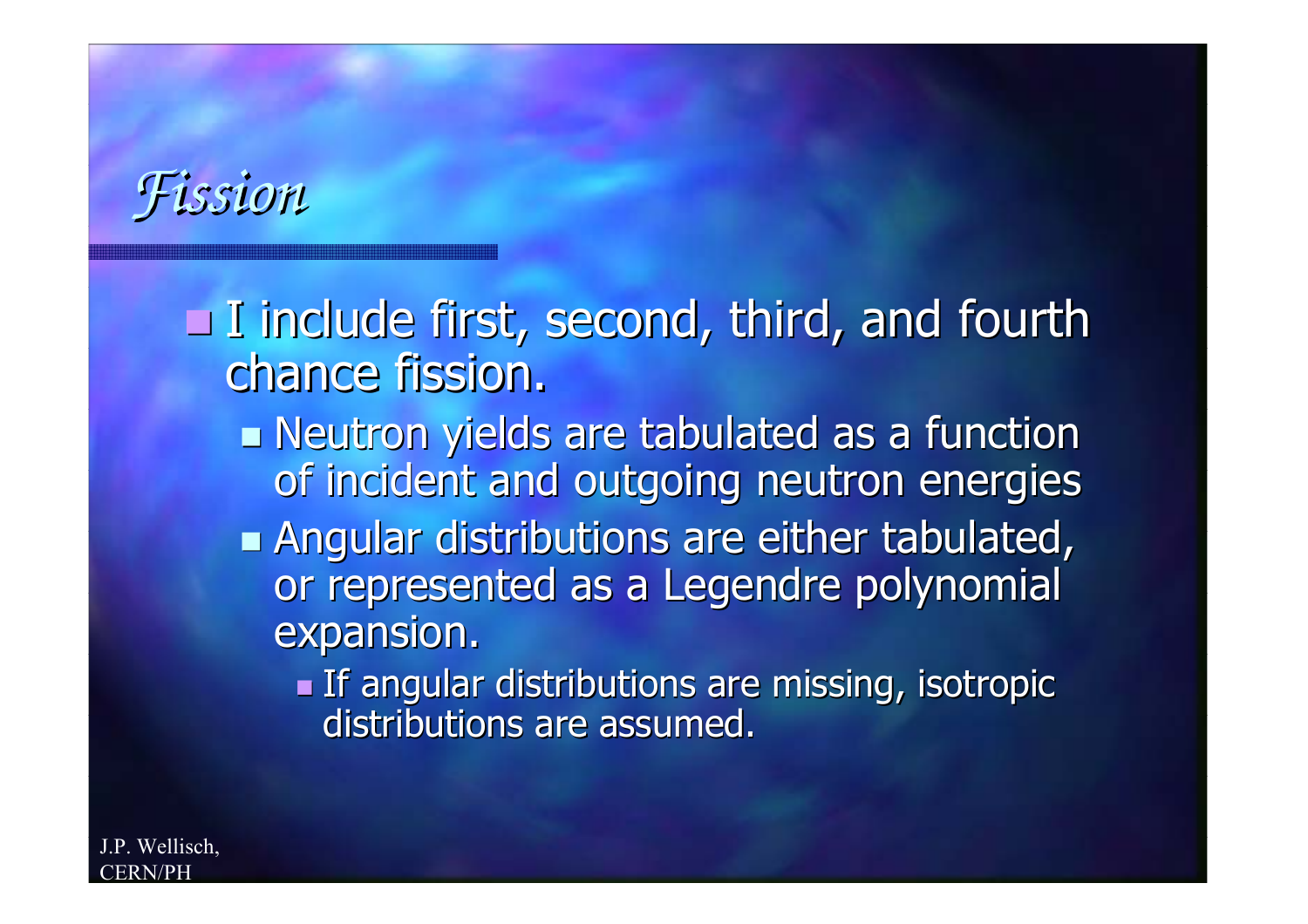*Fission (2)*

J.P. Wellisch, CERN/PH  $\blacksquare$  Six representations are available for neutron energy spectra **Example 18 Separation spectrum E** Maxwell spectrum **Evaporation spectrum**  $\blacksquare$  Watt spectrum  $f(E \to E') = f(E', \Theta(E))$  $f(E \to E^\prime) \!\propto \!\sqrt{E^\prime e^{E^\prime/\Theta(E)}}$  $f(E \to E^\prime) \approx E^\prime e^{E^\prime/\Theta(E)}$  $f(E \to E') \propto e^{E'/a(E)} \sinh \sqrt{b(E)E'}$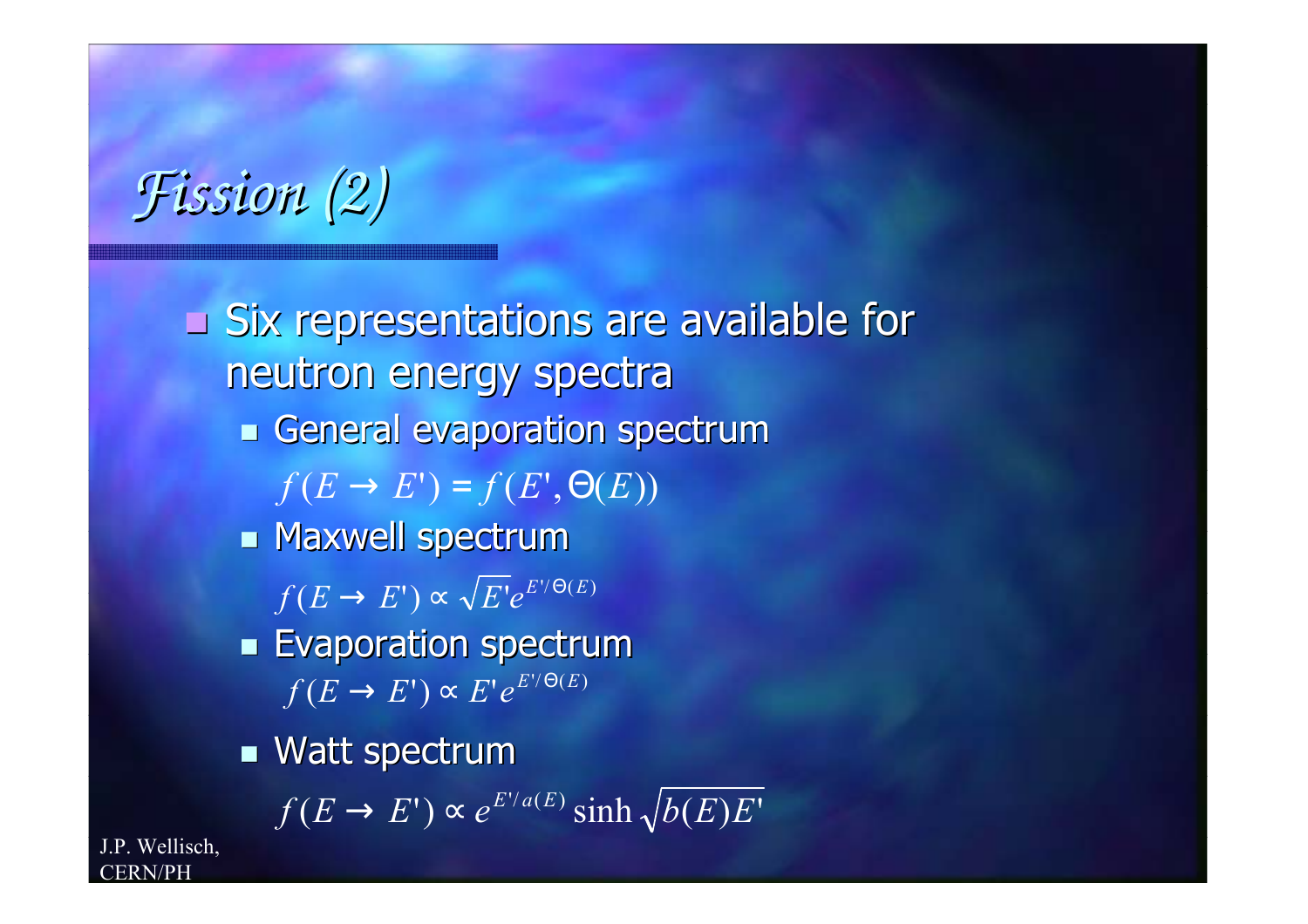*Fission (3)*

**Nadland Nix Spectrum Nhere**  $\blacksquare$  E<sub>1</sub> is the exponential integral, and  $(E \to E') \propto \frac{1}{2} \big[ g(E', \langle K \rangle) + g(E', \langle K \rangle) \big]$  $f(E \to E') \propto \frac{1}{2} [g(E', \langle K_l \rangle) + g(E', \langle K$  $(E',\langle K \rangle) = \frac{1}{3\sqrt{\langle K \rangle\Theta}} \Big[ u_2^{3/2} E_1(u_2) - u_1^{3/2} E_1(u_1) + \gamma(3/2,u_2) - \gamma(3/2,u_1) \Big]$  $E_1(u_2) - u_1^{3/2} E_1(u_1) + \gamma(3/2, u_2) - \gamma(3/2, u_1)$  $g(E',\langle K \rangle) = \frac{1}{3\sqrt{\langle K \rangle\Theta}}[u_2^{3/2}E_1(u_2) - u_1^{3/2}E_1(u_1) + \gamma(3/2,u_2) - \gamma$  $=\frac{1}{3\sqrt{\langle K\rangle\Theta}}$  $\sqrt{\langle E\ \rangle} = \frac{\left(\sqrt{E^{\prime}}-\sqrt{\langle K \rangle}\right)^2}{\Theta}$  $u_1(E',\langle K \rangle) = \frac{(\sqrt{E'}-\sqrt{\langle K \rangle})^2}{\sqrt{E'}}$  $\frac{1}{2} \big( E^{\centerdot}, \big\langle K \big\rangle \big) \! = \! \frac{ \big( \!\sqrt{E^{\centerdot}} + \! \sqrt{\big\langle K \big\rangle } \big)^{\! 2}}{\Theta}$  $u_2(E',\langle K \rangle) = \frac{(\sqrt{E'} + \sqrt{\langle K \rangle})^2}{\sqrt{E'}}$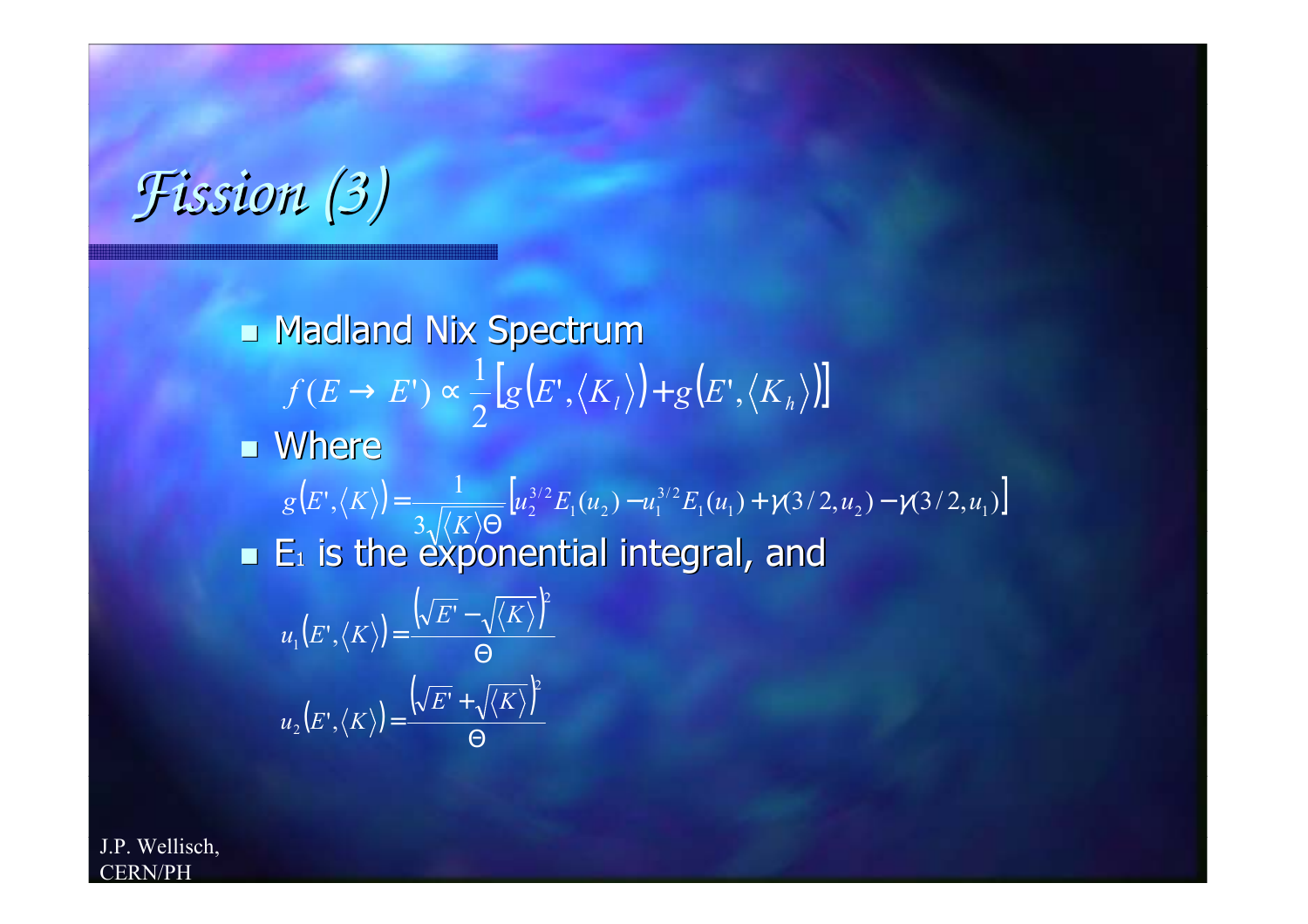## *Fission simulation*

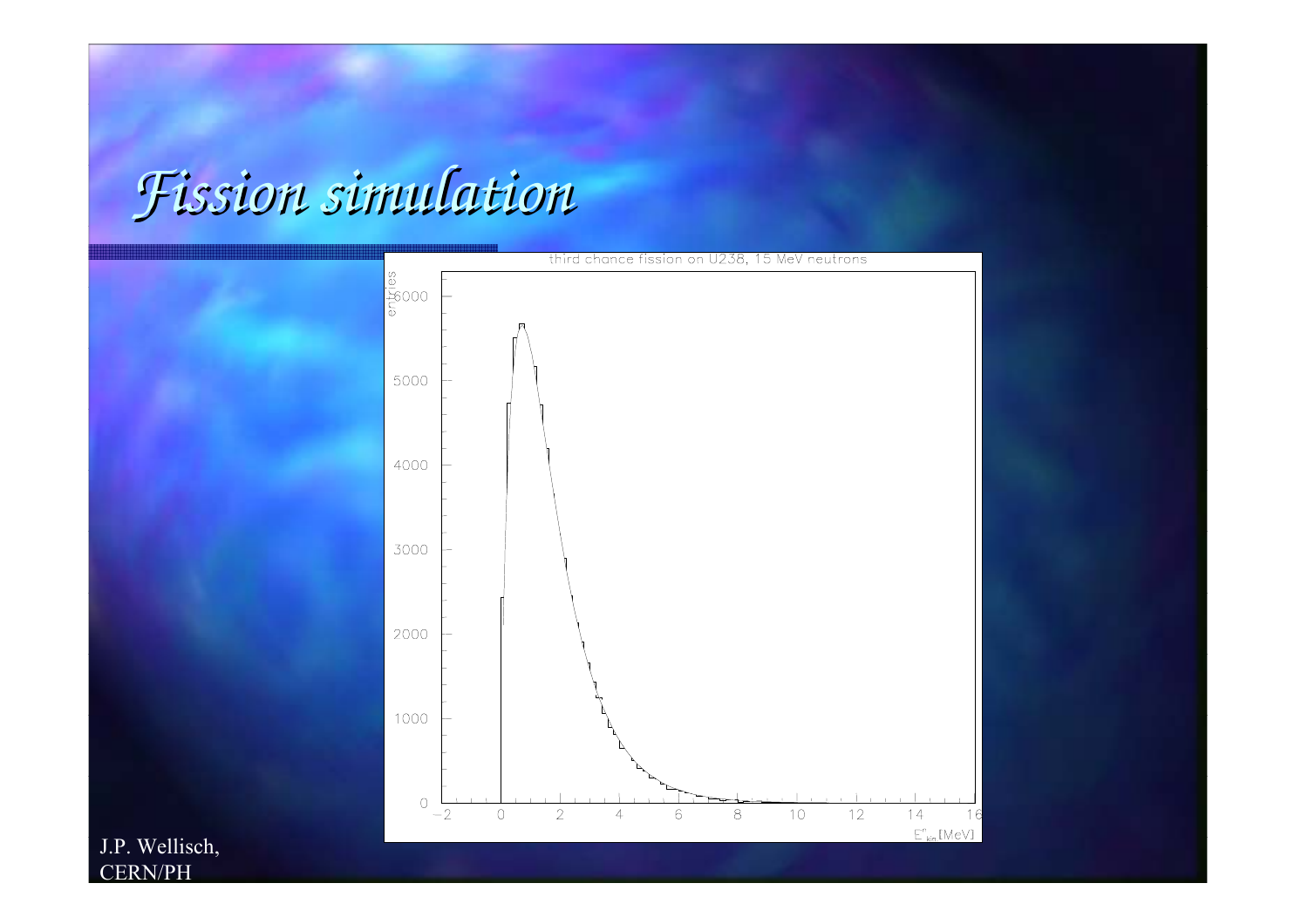### Inelastic scattering

**E** The following channels are currently included:

 $n'(\gamma)$ , np, nd, nt, n<sup>3</sup>He, n $\alpha$ , nd2 $\alpha$ , nt2 $\alpha$ , n2p, n2 $\alpha$ , np $\alpha$ ,  $n3\alpha$ , 2n, 2np, 2nd, 2n $\alpha$ , 2n2 $\alpha$ , nX, 3n, 3np, 3n $\alpha$ , 4n, p, pd, p $\alpha$ , 2p, d, d $\alpha$ , d2 $\alpha$ , dt, t, t2 $\alpha$ , <sup>3</sup>He,  $\alpha$ , 2 $\alpha$ , and 3 $\alpha$ .

Photons that may be associated to the individual channels are described as in the case of capture.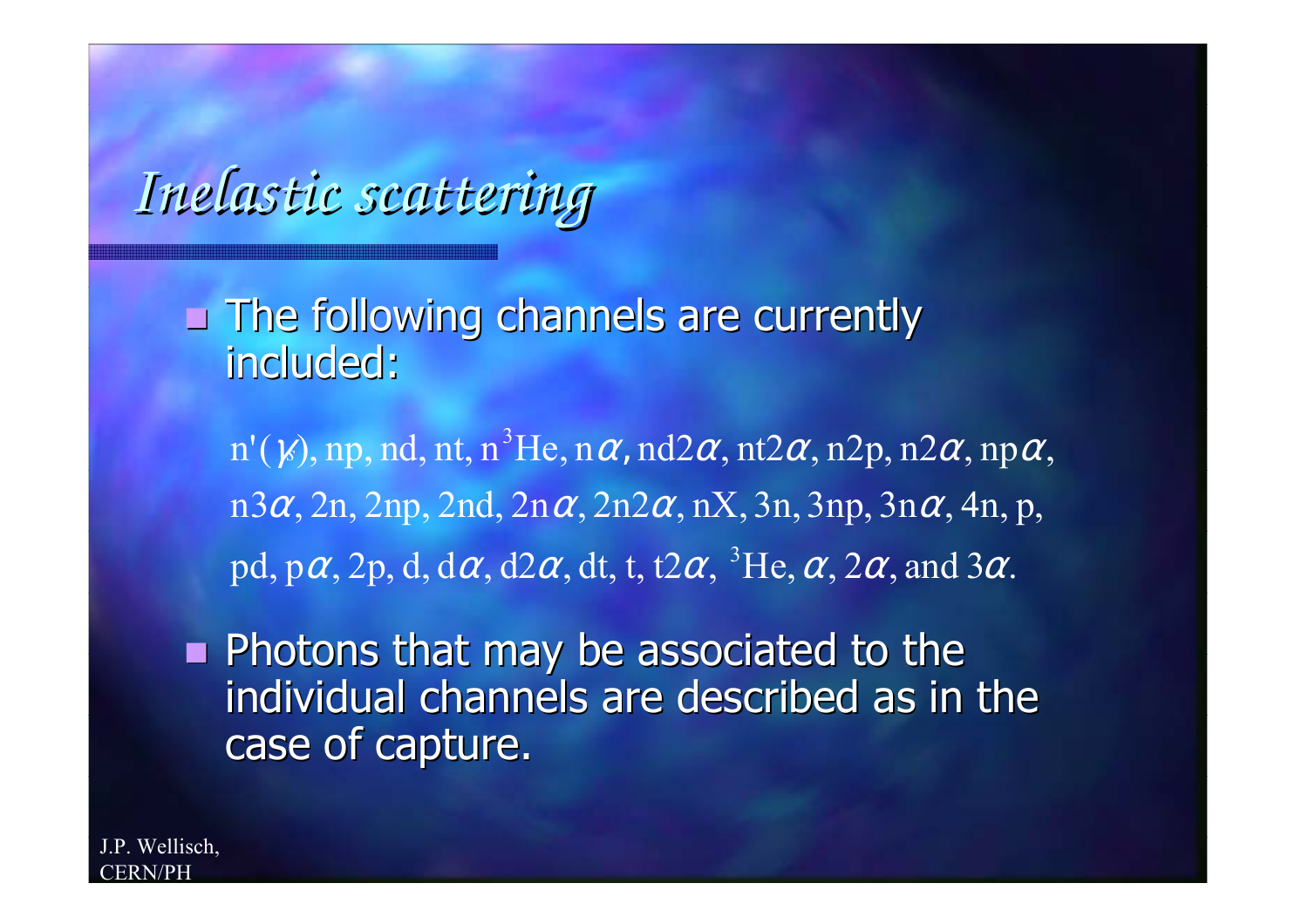## *Neutron induced isotope production*

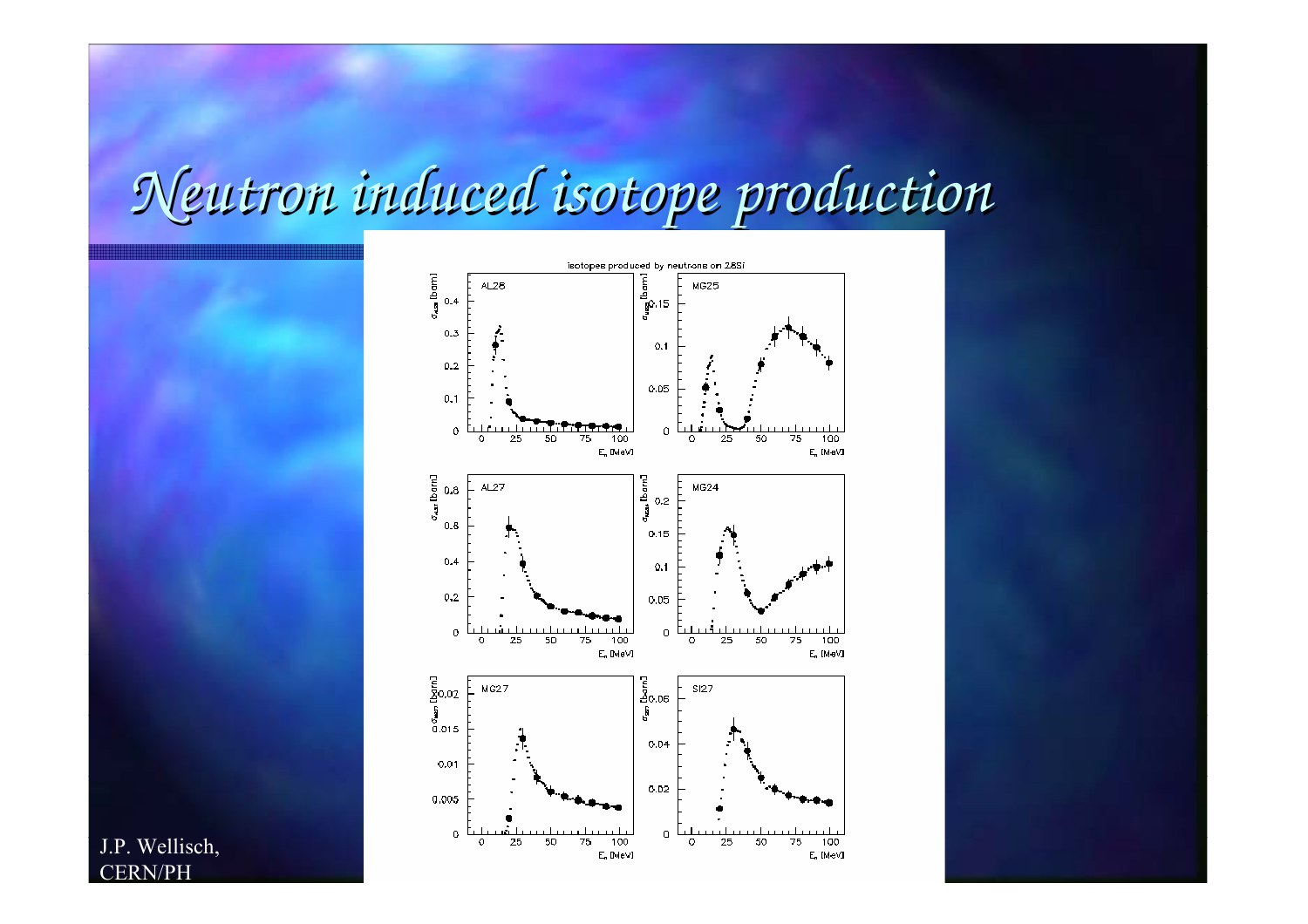# *Isotope production*